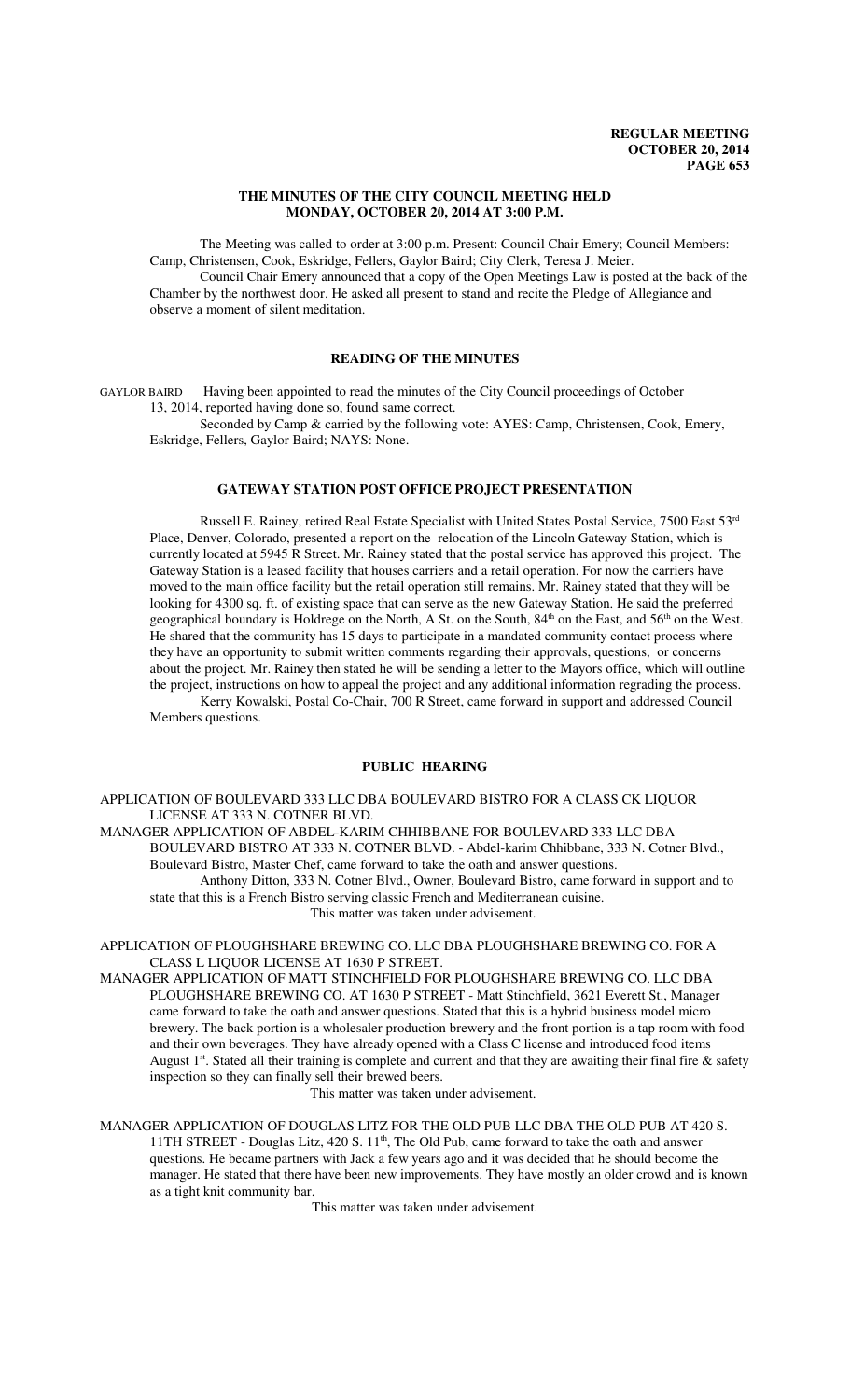MANAGER APPLICATION OF KEVIN REYNOLDS FOR BDF, LLC DBA CAPTAIN JACKS AT 140 N. 12TH STREET - Kevin Reynolds, 140 N. 12<sup>th</sup> St., Captain Jacks, came forward to take the oath and answer questions. Mr. Reynolds stated that he is here fixing paper work. The manager information on the license was incorrect and needed to be changed to his name. He stated Captain Jacks has been at this location for 6 years, it was previously known as Cliff's Lounge, and predominantly has an older crowd that loves soccer. This matter was taken under advisement.

ANNEXATION 14005 - AMENDING THE LINCOLN CORPORATE LIMITS MAP BY ANNEXING APPROXIMATELY 39 ACRES OF PROPERTY GENERALLY LOCATED AT S.W. 56TH ST. AND W. O ST. (RELATED ITEMS 14-134, 14-135)

CHANGE OF ZONE 14026 - APPLICATION OF R & D DEVELOPMENT FOR A CHANGE OF ZONE FROM AG AGRICULTURAL DISTRICT TO I-1 INDUSTRIAL DISTRICT AND H-3 HIGHWAY COMMERCIAL DISTRICT ON PROPERTY GENERALLY LOCATED AT S.W. 56TH ST. AND W. O ST. (RELATED ITEMS 14-134, 14-135) - Roger Schwisow, 1354 Pelican Bay Place, came forward to answer questions. Mr. Schwisow stated that they have out grown the amount of ground that they have within the city limits. He stated that they were parking equipment on agricultural zoned ground and are wanting to get the property annexed to clean it up and make it right.

This matter was taken under advisement.

APPROVING ECKK INC. DBA KELLI'S PUB AS A KENO SATELLITE SITE AT 1318 N. 66TH STREET - Katrina Coffey, Vice President of Marketing for Big Red Keno, 11248 John Galt Blvd., Omaha, & Elaine Kodad, applicant, 1318 N. 66<sup>th</sup> St., came forward to request approval.

Roy Christensen, Council Member, stated that the manager for liquor license training expired and wanted to confirm that the manager will be present at the next training.

Elaine Kodad stated that she will be present and Katrina Coffey stated that she will also follow up on the training.

This matter was taken under advisement.

MISC. 14002 - APPROVING THE FIRST AMENDMENT TO PROTECTIVE COVENANTS FOR LOTS 1, 6, 7, 8, 9, 10, 11, AND 12, BLOCK 4, EASTMONT SECOND ADDITION TO ALLOW MODIFICATIONS TO SETBACKS, PARKING REQUIREMENTS, BUILDING FLOOR AREA, LANDSCAPE SCREENING, AND RELOCATION OF THE SIDEWALKS ON PROPERTY GENERALLY LOCATED AT 6201 O STREET. - Jerry Nelson, Architectural Innovations, no address given, came forward to state that there is a new retail tenant for this building. He stated most of the changes will bring the property to more of the performance of the current zoning. The biggest benefit will be the new landscaping that is added to that corner.

Jon Cook, Council Member, asked what kind of meetings have there been regarding this project. Mr. Nelson, stated that there were letters sent out to the neighbors and to the association; however, no one appeared at the meeting.

Marvin Krout, Director of Planning, came forward to address council questions.

This matter was taken under advisement.

# **COUNCIL ACTION**

### **REPORTS OF CITY OFFICERS**

CLERK'S LETTER AND MAYOR'S APPROVAL OF RESOLUTIONS AND ORDINANCES PASSED BY THE CITY COUNCIL ON OCTOBER 6, 2014 - CLERK presented said report which was placed on file in the office of the City Clerk. **(27-1)**

CLERK'S LETTER AND MAYOR'S APPROVAL OF RESOLUTIONS A-88579 ADOPTED BY THE CITY COUNCIL ON OCTOBER 13, 2014 AND PRESENTED TO THE MAYOR ON AUGUST 14, 2014 - CLERK presented said report which was placed on file in the office of the City Clerk. **(27-1)**

### **PETITIONS & COMMUNICATIONS**

SETTING THE HEARING DATE OF MON., NOV. 3, 2014 AT 3:00 P.M. ON THE MANAGER APPLICATION OF CHRISTEEN M. JACKSON FOR HCF TACO CO #1 DBA FUZZY'S TACO SHOP AT 1442 O ST - CLERK read the following resolution, introduced by Trent Fellers, who moved its adoption: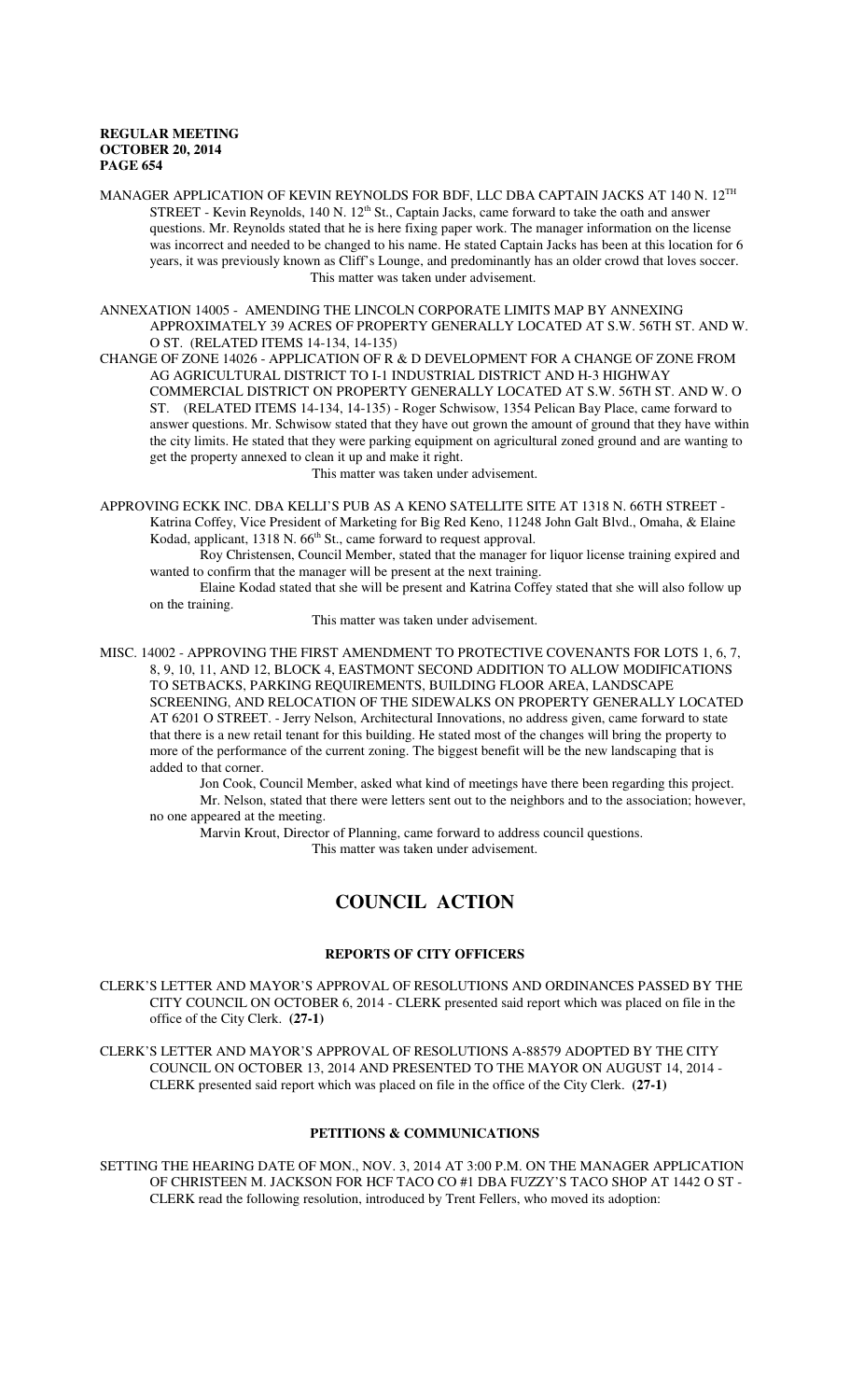A-88582 BE IT RESOLVED by the City Council, of the City of Lincoln, that a hearing date is hereby set for Monday, November 3, 2014 at 3:00 p.m. or as soon thereafter as possible in the City Council Chambers, County-City Building, 555 S. 10th St., Lincoln, NE for the Manager Application of Christeen M. Jackson for HCF Taco Co. #1 dba Fuzzy's Taco Shop located at 1442 O Street.

If the Police Dept. is unable to complete the investigation by said time, a new hearing date will be set.

#### Introduced by Trent Fellers

Seconded by Cook & carried by the following vote: AYES: Camp, Christensen, Cook, Emery, Eskridge, Fellers, Gaylor Baird; NAYS: None.

## SETTING THE HEARING DATE OF MON., NOV. 3, 2014 AT 3:00 P.M. ON THE MANAGER APPLICATION OF MARVIN SCHUMACHER FOR SAM'S WEST INC DBA SAM'S CLUB 4873 AT 8480 ANDERMATT DR. - CLERK read the following resolution, introduced by Trent Fellers, who moved its

adoption:

set.

A-88583 BE IT RESOLVED by the City Council, of the City of Lincoln, that a hearing date is hereby set for Monday, November 3, 2014 at 3:00 p.m. or as soon thereafter as possible in the City Council Chambers, County-City Building, 555 S. 10th St., Lincoln, NE for the Manager Application of Marvin Schumacher for Sam's West Inc. dba Sam's Club 4873 located at 8480 Andermatt Drive.

If the Police Dept. is unable to complete the investigation by said time, a new hearing date will be set.

#### Introduced by Trent Fellers

Seconded by Cook & carried by the following vote: AYES: Camp, Christensen, Cook, Emery, Eskridge, Fellers, Gaylor Baird; NAYS: None.

SETTING THE HEARING DATE OF MON., NOV. 3, 2014 AT 3:00 P.M. ON THE MANAGER APPLICATION OF CHAD PARKER FOR SAM'S WEST INC DBA SAM'S CLUB 6413 AT 4900 N. 27TH ST. - CLERK read the following resolution, introduced by Trent Fellers, who moved its adoption:

A-88584 BE IT RESOLVED by the City Council, of the City of Lincoln, that a hearing date is hereby set for Monday, November 3, 2014 at 3:00 p.m. or as soon thereafter as possible in the City Council Chambers, County-City Building, 555 S. 10th St., Lincoln, NE for the Manager Application of Chad Parker for Sam's West Inc. dba Sam's Club 6413 located at 4900 N. 27<sup>th</sup> Street.

If the Police Dept. is unable to complete the investigation by said time, a new hearing date will be set.

#### Introduced by Trent Fellers

Seconded by Cook & carried by the following vote: AYES: Camp, Christensen, Cook, Emery, Eskridge, Fellers, Gaylor Biard; NAYS: None.

- SETTING THE HEARING DATE OF MON., NOV. 3, 2014 AT 3:00 P.M. ON THE APPLICATION OF JANELLI SANCHEZ VARGAS DBA CIELITO LINDO FOR A RETAIL CLASS I LIQUOR LICENSE AT 100 N. 1<sup>ST</sup> ST., SUITE - CLERK read the following resolution, introduced by Trent Fellers, who moved its adoption:<br>A-88585 BE IT RES
- BE IT RESOLVED by the City Council, of the City of Lincoln, that a hearing date is hereby set for Monday, November 3, 2014 at 3:00 p.m. or as soon thereafter as possible in the City Council Chambers, County-City Building, 555 S. 10th St., Lincoln, NE for the application of Janelli Sanchez Vargas dba Cielito Lindo for a Class I liquor license located at 100 N. 1<sup>st</sup> Street, Suite 1.

If the Police Dept. is unable to complete the investigation by said time, a new hearing date will be set.

#### Introduced by Trent Fellers

Seconded by Cook & carried by the following vote: AYES: Camp, Christensen, Cook, Emery, Eskridge, Fellers, and Gaylor Biard; NAYS: None.

- SETTING THE HEARING DATE OF MON., NOV. 3, 2014 AT 3:00 P.M. ON THE APPLICATION OF RUPERT ENTERPRISES LLC DBA T'S STOP & SHOP FOR A RETAIL CLASS B LIQUOR LICENSE AT 2801 O ST. (FORMERLY GIT 'N SPLIT) - CLERK read the following resolution, introduced by Trent Fellers, who moved its adoption:
- A-88586 BE IT RESOLVED by the City Council, of the City of Lincoln, that a hearing date is hereby set for Monday, November 3, 2014 at 3:00 p.m. or as soon thereafter as possible in the City Council Chambers, County-City Building, 555 S. 10th St., Lincoln, NE for the application of Rupert Enterprises LLC dba T's Stop & Shop for a Class B liquor license located at 2801 O Street.

If the Police Dept. is unable to complete the investigation by said time, a new hearing date will be

#### Introduced by Trent Fellers

Seconded by Cook & carried by the following vote: AYES: Camp, Christensen, Cook, Emery, Eskridge, Fellers, Gaylor Biard; NAYS: None.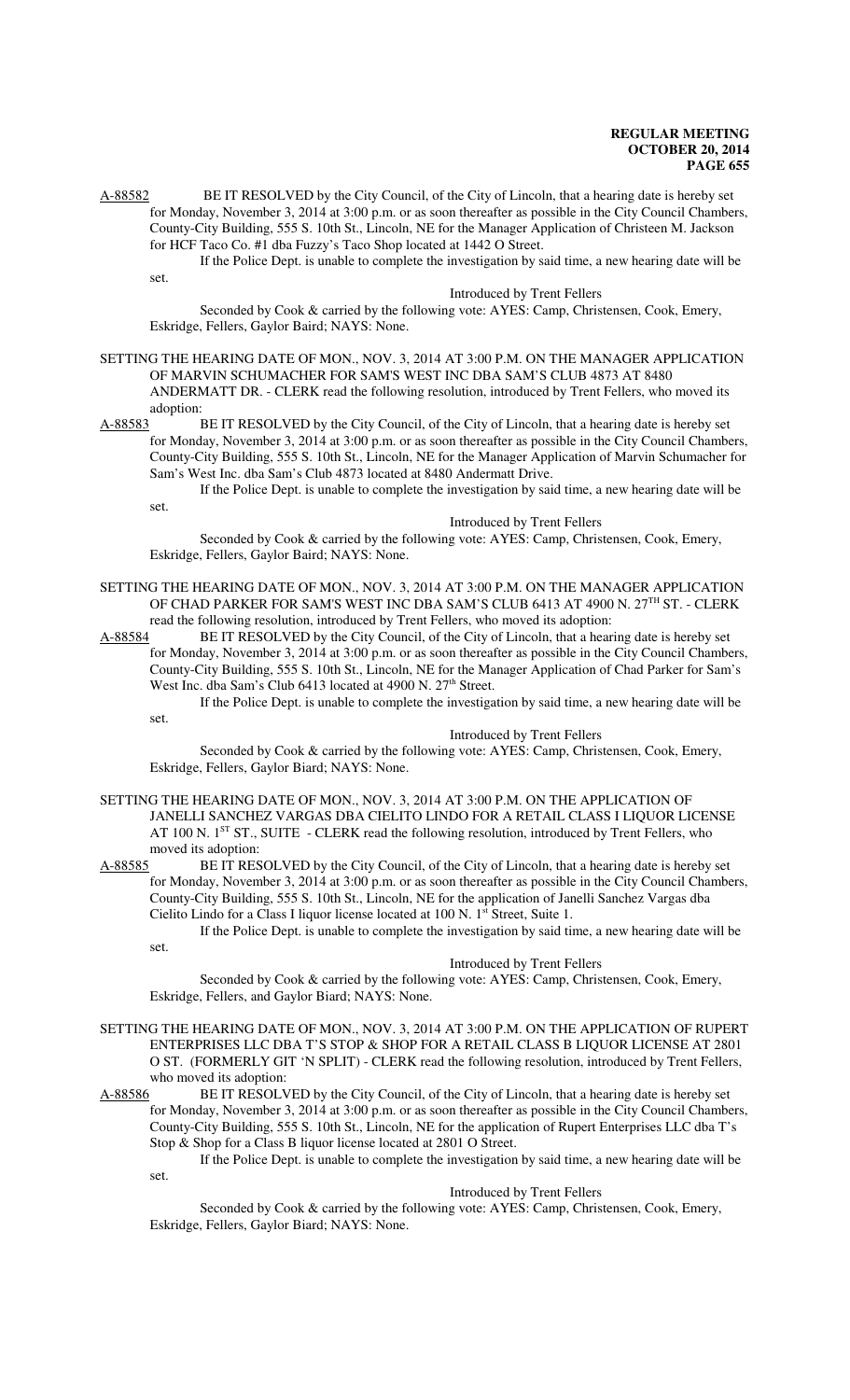SETTING THE HEARING DATE OF MON., NOV. 3, 2014 AT 3:00 P.M. ON THE APPLICATION OF MG ENTERPRISES LLC DBA THE ALLEY FOR A RETAIL CLASS C LIQUOR LICENSE AT 1031 M STREET - CLERK read the following resolution, introduced by Trent Fellers, who moved its adoption:

A-88587 BE IT RESOLVED by the City Council, of the City of Lincoln, that a hearing date is hereby set for Monday, November 3, 2014 at 3:00 p.m. or as soon thereafter as possible in the City Council Chambers, County-City Building, 555 S. 10th St., Lincoln, NE for the application of MG Enterprises LLC dba The Alley for a Class C liquor license located at 1031 M Street.

If the Police Dept. is unable to complete the investigation by said time, a new hearing date will be set.

Introduced by Trent Fellers

Seconded by Cook & carried by the following vote: AYES: Camp, Christensen, Cook, Emery, Eskridge, Fellers, Gaylor Baird; NAYS: None.

SETTING THE HEARING DATE OF MON., NOV. 3, 2014 AT 3:00 P.M. ON THE APPLICATION OF MLOGIC HOLDINGS LLC DBA TILTED KILT PUB & EATERY FOR THE ADDITION OF AN OUTDOOR AREA (SIDEWALK CAFÉ) MEASURING APPROX. 37' X 47' AT 6100 O ST. - CLERK read the following resolution, introduced by Trent Fellers, who moved its adoption:

A-88588 BE IT RESOLVED by the City Council, of the City of Lincoln, that a hearing date is hereby set for Monday, November 3, 2014, at 3:00 p.m. or as soon thereafter as possible in the City Council Chambers, County-City Building, 555 S. 10th St., Lincoln, NE for the application of MLogic Holdings LLC dba Tilted Kilt Pub & Eatery for an addition to the licensed premise to include an outdoor area approx. 37' x 47' located at 6100 O Street.

If the Police Dept. is unable to complete the investigation by said time, a new hearing date will be set.

Introduced by Trent Fellers

Seconded by Cook & carried by the following vote: AYES: Camp, Christensen, Cook, Emery, Eskridge, Fellers, Gaylor Baird; NAYS: None.

### PLACED ON FILE IN THE OFFICE OF THE CITY CLERK:

Administrative Amendment No. 13035, to Special Permit No. 06030, Charleston Heights, approved by the Planning Director on October 8, 2014, requested by Olsson Associates, to revise the lot and street layout, increase the number of single family lots, and decrease the number of single family attached lots, on property generally located at N. 14<sup>th</sup> Street and Humphrey Avenue.

Administrative Amendment No. 14069, to Special Permit No. 14069, Van Dorn Meadow Community Unit Plan, approved by the Planning Director on October 8, 2014, requested by Olsson Associates, to adjust the front yard setback for Lots 13 and 14, Block 2 (3220 and 3232 Sherman Place) from 20 feet to 17 feet, on property generally located at South 70<sup>th</sup> and Van Dorn Streets.

Administrative Amendment No. 14071, to Special Permit No. 1790A, Longview 1<sup>st</sup> Addition, approved by the Planning Director on October 8, 2014, requested by E-S-P, to reduce the side yard setback from 15 feet to 5 feet along the south lot line of Lot 16, Block 1 (4611 W. High Ridge Place), on property generally located at S.W. 48<sup>th</sup> Street and Van Dorn Street.

### **LIQUOR RESOLUTIONS**

APPLICATION OF BOULEVARD 333 LLC DBA BOULEVARD BISTRO FOR A CLASS CK LIQUOR LICENSE AT 333 N. COTNER BLVD. - CLERK read the following resolution, introduced by Jon Camp, who moved its adoption for approval:

A-88589 BE IT RESOLVED by the City Council of the City of Lincoln, Nebraska:

That after hearing duly had as required by law, consideration of the facts of this application, the Nebraska Liquor Control Act, and the pertinent City ordinances, the City Council recommends that the application of Boulevard 333 LLC dba Boulevard Bistro for a Class "CK" liquor license at 333 N. Cotner Blvd., Lincoln, Nebraska, for the license period ending October 31, 2015, be approved with the condition that:

1. All employees must possess a valid Responsible Beverage Server/Seller Permit as required by Section 5.04.124 of the Lincoln Municipal Code.

2. The premises must comply in every respect with all city and state regulations.

The City Clerk is directed to transmit a copy of this resolution to the Nebraska Liquor Control Commission.

Introduced by Jon Camp

Seconded by Fellers & carried by the following vote: AYES: Camp, Christensen, Cook, Emery, Eskridge, Fellers, Gaylor Baird; NAYS: None.

MANAGER APPLICATION OF ABDEL-KARIM CHHIBBANE FOR BOULEVARD 333 LLC DBA

BOULEVARD BISTRO AT 333 N. COTNER BLVD. - CLERK read the following resolution, introduced by Jon Camp, who moved its adoption for approval: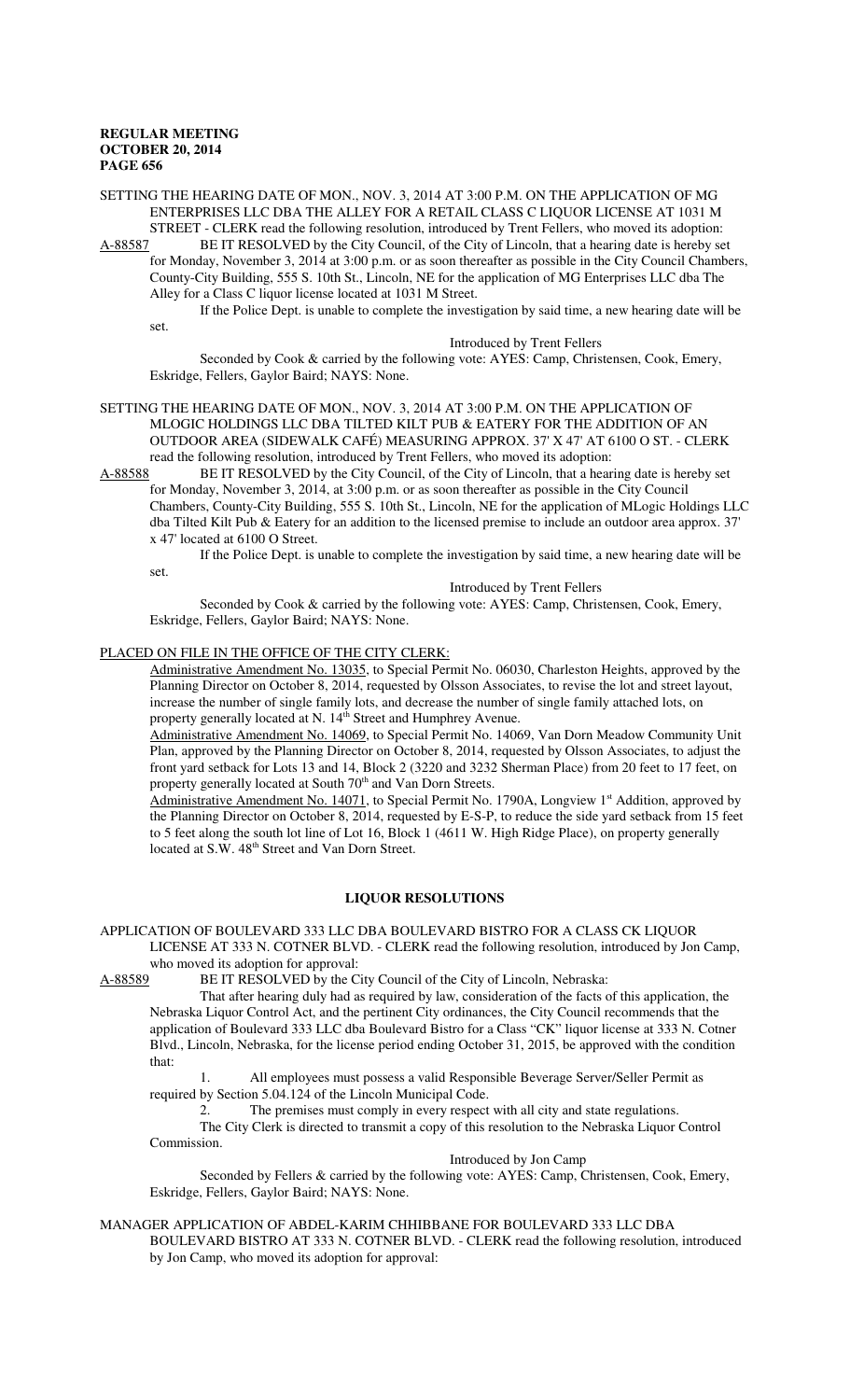A-88590 WHEREAS, Boulevard 333 LLC dba Boulevard Bistro located at 333 N. Cotner Blvd., Lincoln, Nebraska has been approved for a Retail Class "CK" liquor license, and now requests that Abdel-karim Chhibbane be named manager;

WHEREAS, Abdel-karim Chhibbane appears to be a fit and proper person to manage said business.

NOW, THEREFORE, BE IT RESOLVED by the City Council of the City of Lincoln, Nebraska: That after hearing duly had as required by law, consideration of the facts of this application, the Nebraska Liquor Control Act, and the pertinent City ordinances, the City Council recommends that Abdelkarim Chhibbane be approved as manager of this business for said licensee. The City Clerk is directed to transmit a copy of this resolution to the Nebraska Liquor Control Commission.

Introduced by Jon Camp

Seconded by Fellers & carried by the following vote: AYES: Camp, Christensen, Cook, Emery, Eskridge, Fellers, Gaylor Baird; NAYS: None.

### APPLICATION OF PLOUGHSHARE BREWING CO. LLC DBA PLOUGHSHARE BREWING CO. FOR A CLASS L LIQUOR LICENSE AT 1630 P STREET - CLERK read the following resolution, introduced by Jon Camp, who moved its adoption for approval:

A-88591 BE IT RESOLVED by the City Council of the City of Lincoln, Nebraska:

That after hearing duly had as required by law, consideration of the facts of this application, the Nebraska Liquor Control Act, and the pertinent City ordinances, the City Council recommends that the application of Ploughshare Brewing Co. LLC dba Ploughshare Brewing Co. for a Class "L" liquor license at 1630 P Street, Lincoln, Nebraska, for the license period ending April 30, 2015, be approved with the condition that:

1. All employees must possess a valid Responsible Beverage Server/Seller Permit as required by Section 5.04.124 of the Lincoln Municipal Code.

2. The premises must comply in every respect with all city and state regulations.

The City Clerk is directed to transmit a copy of this resolution to the Nebraska Liquor Control Commission.

Introduced by Jon Camp

Seconded by Fellers & carried by the following vote: AYES: Camp, Christensen, Cook, Emery, Eskridge, Fellers, Gaylor Baird; NAYS: None.

MANAGER APPLICATION OF MATT STINCHFIELD FOR PLOUGHSHARE BREWING CO. LLC DBA PLOUGHSHARE BREWING CO. AT 1630 P STREET - CLERK read the following resolution,

introduced by Jon Camp, who moved its adoption for approval:<br>A-88592 WHEREAS, Ploughshare Brewing Co. LLC dba Ploughshare WHEREAS, Ploughshare Brewing Co. LLC dba Ploughshare Brewing Co. located at 1630 P Street, Lincoln, Nebraska has been approved for a Retail Class "L" liquor license, and now requests that Matt Stinchfield be named manager;

WHEREAS, Matt Stinchfield appears to be a fit and proper person to manage said business. NOW, THEREFORE, BE IT RESOLVED by the City Council of the City of Lincoln, Nebraska: That after hearing duly had as required by law, consideration of the facts of this application, the Nebraska Liquor Control Act, and the pertinent City ordinances, the City Council recommends that Matt Stinchfield be approved as manager of this business for said licensee. The City Clerk is directed to transmit a copy of this resolution to the Nebraska Liquor Control Commission.

Introduced by Jon Camp

Seconded by Fellers & carried by the following vote: AYES: Camp, Christensen, Cook, Emery, Eskridge, Fellers, Gaylor Baird; NAYS: None.

# MANAGER APPLICATION OF DOUGLAS LITZ FOR THE OLD PUB LLC DBA THE OLD PUB AT 420 S. 11TH STREET - CLERK read the following resolution, introduced by Jon Camp, who moved its adoption

for approval:<br>A-88593 WH WHEREAS, The Old Pub LLC dba The Old Pub located at 420 S. 11th Street, Lincoln, Nebraska has been approved for a Retail Class "C" liquor license, and now requests that Douglas Litz be named manager;

WHEREAS, Douglas Litz appears to be a fit and proper person to manage said business. NOW, THEREFORE, BE IT RESOLVED by the City Council of the City of Lincoln, Nebraska:

That after hearing duly had as required by law, consideration of the facts of this application, the Nebraska Liquor Control Act, and the pertinent City ordinances, the City Council recommends that Douglas Litz be approved as manager of this business for said licensee. The City Clerk is directed to transmit a copy of this resolution to the Nebraska Liquor Control Commission.

Introduced by Jon Camp

Seconded by Fellers & carried by the following vote: AYES: Camp, Christensen, Cook, Emery, Eskridge, Fellers, Gaylor Baird; NAYS: None.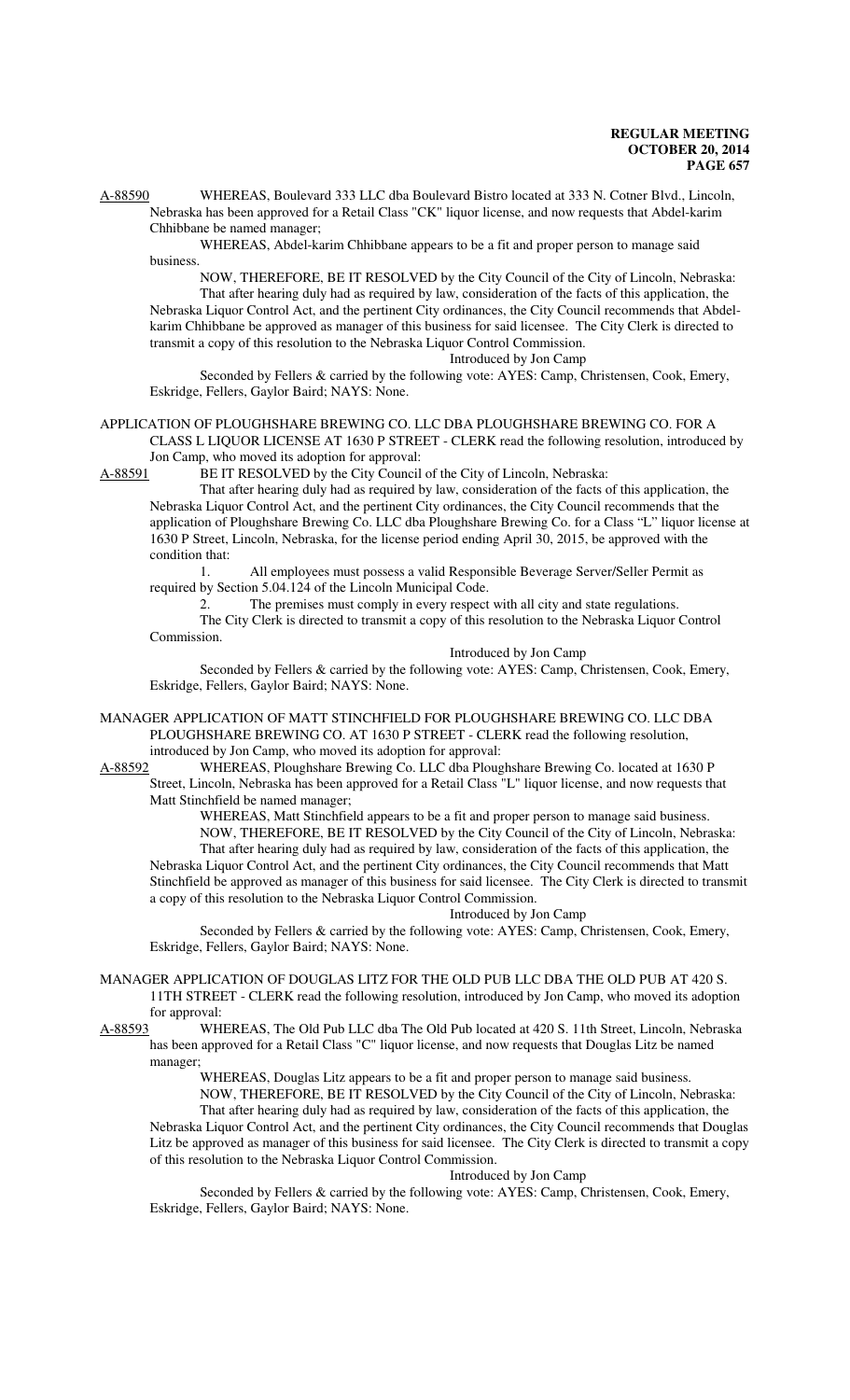- MANAGER APPLICATION OF KEVIN REYNOLDS FOR BDF, LLC DBA CAPTAIN JACKS AT 140 N. 12<sup>TH</sup> STREET - CLERK read the following resolution, introduced by Jon Camp, who moved its adoption for
- approval:<br>A-88594 V WHEREAS, BDF, LLC dba Captain Jacks located at 140 N. 12th Street, Lincoln, Nebraska has been approved for a Retail Class "CK" liquor license, and now requests that Kevin Reynolds be named manager;

WHEREAS, Kevin Reynolds appears to be a fit and proper person to manage said business. NOW, THEREFORE, BE IT RESOLVED by the City Council of the City of Lincoln, Nebraska: That after hearing duly had as required by law, consideration of the facts of this application, the Nebraska Liquor Control Act, and the pertinent City ordinances, the City Council recommends that Kevin Reynolds be approved as manager of this business for said licensee. The City Clerk is directed to transmit a copy of this resolution to the Nebraska Liquor Control Commission.

Introduced by Jon Camp

Seconded by Fellers & carried by the following vote: AYES: Camp, Christensen, Cook, Emery, Eskridge, Fellers, Gaylor Baird; NAYS: None.

# **ORDINANCES - 2ND READING & RELATED RESOLUTIONS (as required)**

- ANNEXATION 14005 AMENDING THE LINCOLN CORPORATE LIMITS MAP BY ANNEXING APPROXIMATELY 39 ACRES OF PROPERTY GENERALLY LOCATED AT S.W. 56TH ST. AND W. O ST. (RELATED ITEMS 14-134, 14-135) - CLERK read an ordinance, introduced by Carl Eskridge, annexing and including the below described land as part of the City of Lincoln, Nebraska and amending the Corporate Limits Map attached to and made a part of Ordinance No. 18208, to reflect the extension of the corporate limits boundary of the City of Lincoln, Nebraska established and shown thereon, the second time.
- CHANGE OF ZONE 14026 APPLICATION OF R & D DEVELOPMENT FOR A CHANGE OF ZONE FROM AG AGRICULTURAL DISTRICT TO I-1 INDUSTRIAL DISTRICT AND H-3 HIGHWAY COMMERCIAL DISTRICT ON PROPERTY GENERALLY LOCATED AT S.W. 56TH ST. AND W. O ST. (RELATED ITEMS 14-134, 14-135) - CLERK read an ordinance, introduced by Carl Eskridge, amending the Lincoln Zoning District Maps adopted reference and made a part of Title 27 of the Lincoln Municipal Code, by changing the boundaries of the districts established and shown thereon, the second time.

# **PUBLIC HEARING - RESOLUTIONS**

APPROVING ECKK INC. DBA KELLI'S PUB AS A KENO SATELLITE SITE AT 1318 N. 66TH STREET - CLERK read the following resolution, introduced by Carl Eskridge, who moved its adoption:

A-88595 WHEREAS, the City of Lincoln and the County of Lancaster, Nebraska have entered into an Interlocal Agreement for the purpose of providing for a joint City-County keno lottery; and WHEREAS, the City has entered into a contract for the operation of a keno type lottery with

- EHPV Lottery Services, LLC, a Nebraska limited liability company; and
- WHEREAS, Section 5 of the Interlocal Agreement and Section 3(b) of the Keno Contract grant the City the authority to approve all satellite locations within the corporate limits of Lincoln; and

WHEREAS, all requirements under the Interlocal Agreement and the Keno Contract governing the establishment and location of keno satellite sites have been met.

NOW, THEREFORE, BE IT RESOLVED by the City Council of the City of Lincoln, Nebraska that a keno satellite site is hereby authorized at the location of ECKK Inc. dba Kelli's Pub, 1318 N. 66th Street, Lincoln, NE 68505.

The City Clerk is directed to return an executed copy of this Resolution to ECKK Inc. dba Kelli's Pub, 1318 N. 66th Street, Lincoln, NE 68505.

Introduced by Carl Eskridge

Seconded by Christensen & carried by the following vote: AYES: Camp, Christensen, Cook, Emery, Eskridge, Fellers, Gaylor Baird; NAYS: None.

MISC. 14002 - APPROVING THE FIRST AMENDMENT TO PROTECTIVE COVENANTS FOR LOTS 1, 6, 7, 8, 9, 10, 11, AND 12, BLOCK 4, EASTMONT SECOND ADDITION TO ALLOW MODIFICATIONS TO SETBACKS, PARKING REQUIREMENTS, BUILDING FLOOR AREA, LANDSCAPE SCREENING, AND RELOCATION OF THE SIDEWALKS ON PROPERTY GENERALLY LOCATED AT 6201 O STREET - CLERK read the following resolution, introduced by Carl Eskridge, who moved its adoption:<br>A-88596

A-RESOLUTION adopting the First Amendment to Protective Covenants for Lots 1, 6, 7, 8, 9, 10, 11, and 12, Block 4, Eastmont Second Addition.

WHEREAS, on February 13, 1975 Raymond Gottner and Maxine Gottner, husband and wife, and Irvin E. Schappaugh and Eva Schappaugh, husband and wife, collectively the then owners of Lots 1, 6, 7, 8, 9, 10, 11, and 12, Block 4, Eastmont Second Addition (collectively the "Property") in consideration of the City of Lincoln, Nebraska re-zoning the Property as requested by the Gottners and Schappaughs from A-1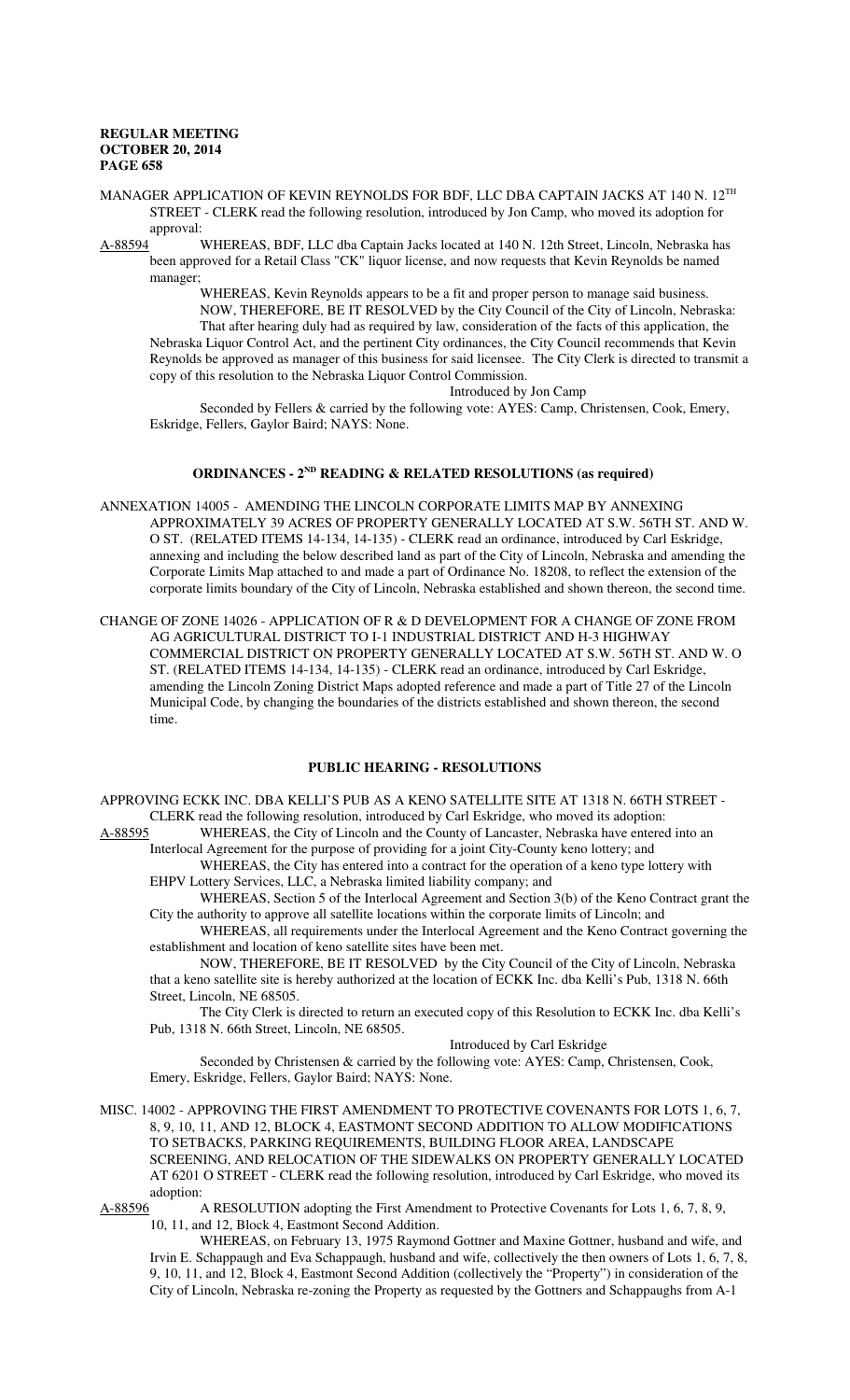and A-2 Single Family Zoning District to the F Restricted Commercial and the G Local Business Zoning Districts subjected the Property to certain protective covenants dated February 13, 1975 and filed of record on February 21, 1975 in the office of the Register of Deeds for Lancaster County, Nebraska, as Instrument No. 75-2040 (the "Protective Covenants"); and

WHEREAS, paragraph 13 of the Protective Covenants provides that, "these covenants and restrictions may be terminated or modified at any time by resolution of the City Council of the City of Lincoln as from time to time constituted; provided, however, no greater restrictions may be imposed than those provided herein;" and

WHEREAS, Falgers Inc., a Kansas corporation, is the current owner of that portion of the Property located at 6201 O Street, Lincoln, Nebraska, and legally described as Lot 1 except 210.4 square feet and except 181.25 feet and except the north 1,622.33 feet, Block 4, Eastmont Second Addition to Lincoln, Lancaster County, Nebraska (hereinafter "6201 O Street"); and

WHEREAS, Falgers, Inc. has requested the City Council of the City of Lincoln to modify Appendix A and paragraphs 3, 4, 5, and 8 of the Protective Covenants to revise covenants and restrictions pertaining to 6201 O Street; and

WHEREAS, if the improvements to 6201 O Street are constructed in general conformance with the Site Plan and Landscape Plan attached as Appendix B to the First Amendment to Protective Covenants (defined below), the community as a whole, the surrounding neighborhood and the real property located in Block 4, Eastmont Second Addition, will not be adversely affected by modifying the Protective Covenants as set forth below.

NOW, THEREFORE, BE IT RESOLVED by the City Council of the City of Lincoln, Nebraska: That paragraph 3 of the Protective Covenants be amended to read as follows:

- 3. That there shall be maintained a permanent minimum twenty-five (25) and twenty (20) foot building and parking lot development set-back from the right-of-way line of Eastridge Drive, and a permanent minimum fifteen (15) foot building and parking lot development set-back from the right-of-way line of Lyncrest Drive, all as shown on the plot plan attached hereto as Appendix "A" and made a part hereof.
- 2. That paragraph 4 of the Protective Covenants be amended to read as follows: 4. That for the purpose of identifying the commercial and office uses existing upon the real estate above described, there shall be permitted one (1) non- illuminated sign not exceeding thirty (30) square feet in total area, to be located on said real estate within ten (10) feet of the driveway entrance thereto from Eastridge Drive. No other signs of any nature whatsoever shall be erected within the area twenty-five (25) feet from the right-of-way line of Eastridge Drive, or the area prescribed by applicable zoning regulations, whichever area is larger. Signs as per applicable zoning requirements along 'O' Street right-of-way shall be permitted.
- That paragraph 5 of the Protective Covenants be amended to read as follows: 5. That there shall be permitted one building in that geographic area designed as Parcel "A", as shown on the attached Appendix "A"; that the total floor area for said building shall not exceed 4,500 square feet; that the height of said building shall not exceed twenty-nine (29) feet; and that no part of the roof slope on said building shall exceed a three-inch rise in a twelve-inch run. The improvements to be constructed in Parcel A shall be constructed in general conformance with the Site Plan and Landscape Plan as shown on Appendix B attached hereto.
- 4. That paragraph 8 of the Protective Covenants be amended to read as follows: 8. That there shall be provided and maintained upon the real estate above described not less than one parking space for each three hundred (300) square feet or portion thereof of building floor area developed in that geographic area designated as Parcel "A", and that there shall be provided and maintained upon the real estate above described not less than one parking space for each two hundred (200) square feet or portion thereof of building floor area developed in geographic area designated as Parcel "B", and that there shall be provided and maintained upon the real estate above described not less than one parking space for each one hundred sixty-seven (167) square feet or portion thereof of building floor area developed in that geographic area designated as Parcel "C".

5. That the drawing attached hereto marked as Appendix A shall supercede and replace Appendix A attached to the Protective Covenants. That the drawings attached hereto marked as Appendix B are hereby added to and made a part of the Protective Covenants.

6. That the above amendments to paragraphs 3, 4, 5, and 8 of the Protective Covenants and the attached Appendix A and Appendix B are collectively referred to as the First Amendment to the Protective Covenants.

8. The City Clerk shall file a copy of this Resolution with the Register of Deeds to be indexed against Lots 1, 6, 7, 8, 9, 10, 11, and 12, Block 4, Eastmont Second Addition, filing fees to be paid in advance by Falgers, Inc.

#### Introduced by Carl Eskridge

Seconded by Christensen & carried by the following vote: AYES: Camp, Christensen, Cook, Emery, Eskridge, Fellers, Gaylor Baird; NAYS: None.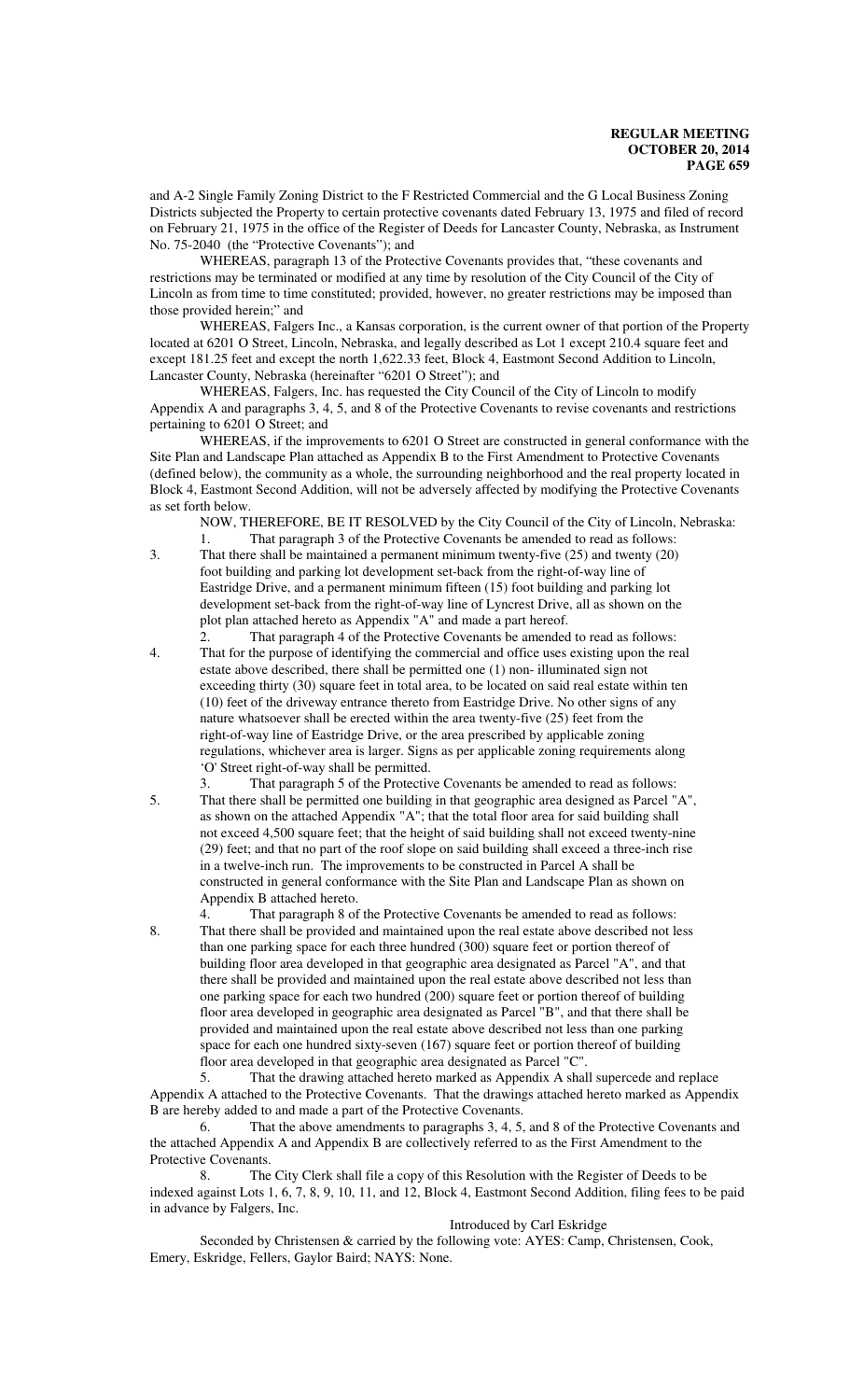#### **ORDINANCES - 3RD READING & RELATED RESOLUTIONS (as required)**

AMENDING TITLE 10 OF THE LINCOLN MUNICIPAL CODE RELATING TO VEHICLES AND TRAFFIC TO ADD AND CLARIFY PROVISIONS AND PENALTIES RELATING TO VIOLATIONS OF SNOW EMERGENCY PARKING BANS BY AMENDING SECTION 10.06.110 TO CLARIFY THE AUTHORITY OF PARKING CONTROL OFFICERS TO ISSUE CITATIONS RELATING TO SNOW EMERGENCY PARKING VIOLATIONS PURSUANT TO CHAPTERS 10.40 AND 10.41; AMENDING SECTION 10.06.120 TO PROVIDE THAT A PERSON ACCUSED OF PARKING IN VIOLATION OF A SNOW REMOVAL DISTRICT PARKING BAN MAY WAIVE ARRAIGNMENT AND THEIR RIGHT TO A HEARING AND PAY A DESIGNATED SUM; AMENDING SECTION 10.40.120 TO DELETE A REFERENCE TO AN OBSOLETE SECTION; AND AMENDING SECTION 10.41.110 TO ADD A REFERENCE TO THE PENALTY SECTION IN SECTION 10.06.120 - CLERK read an ordinance, introduced by Jonathan Cook, amending Title 10 of the Lincoln Municipal Code relating to Vehicles and Traffic to add and clarify provisions and penalties relating to violations of snow emergency parking bans by amending Section 10.06.110 to clarify the authority of Parking Control Officers to issue citations relating to snow emergency parking violations pursuant to Chapters 10.40 and 10.41; amending Section 10.06.120 to provide that a person accused of parking in violation of a snow removal district parking ban may waive arraignment and their right to a hearing and pay a designated sum; amending Section 10.40.120 to delete a reference to an obsolete section; amending Section 10.41.110 to add a reference to the penalty section in Section 10.06.120; and repealing Sections 10.06.110, 10.06.120, 10.40.120, and 10.41.110 of the Lincoln Municipal Code as hitherto existing, the third time.

COOK Moved to pass ordinance as read.

Seconded by Camp & carried by the following vote: AYES: Camp, Christensen, Cook, Emery, Eskridge, Fellers, Gaylor Baird; NAYS: None.

The ordinance, being numbered **#20100**, is recorded in Ordinance Book #28, Page .

APPROVING A REAL ESTATE PURCHASE AGREEMENT BETWEEN THE CITY OF LINCOLN AND NEBCO, INC. AUTHORIZING THE SALE OF CITY OWNED PROPERTY LOCATED AT 901 N. 6TH STREET - PRIOR to reading:

FELLERS Moved to Amend #1 to Bill No. 14-132 in the following manner:

1. On Page 1, after line 11, insert a new Section 2 to read as follows:

Section 2. All proceeds from the sale of this property shall be deposited in

Account #78665.4201 (MSC Operations, Sale of Land).

2. Renumber the subsequent Sections accordingly.

Seconded by Cook & carried by the following vote: AYES: Camp, Christensen, Cook, Emery, Eskridge, Fellers, Gaylor Baird; NAYS: None.

CLERK Read an ordinance, introduced by Jonathan Cook, approving a Real Estate Purchase Agreement

between the City of Lincoln and NEBCO, Inc. authorizing the sale of City owned property described as Lot 2, Block 1, West Haymarket Add., Lincoln, Lancaster County, Nebraska, generally located at 901 N.  $6<sup>th</sup>$  St., the third time.

COOK Moved to pass ordinance as read.

Seconded by Fellers & carried by the following vote: AYES: Camp, Christensen, Cook, Emery, Eskridge, Fellers, Gaylor Baird; NAYS: None.

The ordinance, being numbered **#20101**, is recorded in Ordinance Book #28, Page .

APPROVING A REAL ESTATE SALES AGREEMENT BETWEEN THE CITY OF LINCOLN AND NEBCO, INC. DBA WESTERN SAND & GRAVEL AUTHORIZING THE SALE OF APPROXIMATELY 8.46 ACRES OF CITY OWNED PROPERTY GENERALLY LOCATED IN THE LINCOLN WATER SYSTEM WELL FIELDS ADJACENT TO THE SAND AND GRAVEL OPERATION IN SAUNDERS COUNTY - CLERK read an ordinance, introduced by Jonathan Cook, approving a Real Estate Sales Agreement between the City of Lincoln and NEBCO, Inc. dba Western Sand & Gravel Co. authorizing the sale of approximately 8.46 acres of City owned property generally located in the Lincoln Water System well field adjacent to the sand and gravel operation in Saunders County, Nebraska, the third time. COOK Moved to pass ordinance as read.

Seconded by Fellers & carried by the following vote: AYES: Camp, Christensen, Cook, Emery, Eskridge, Fellers, Gaylor Baird; NAYS: None.

The ordinance, being numbered **#20102**, is recorded in Ordinance Book #28, Page .

### **ORDINANCES - 1ST READING & RELATED RESOLUTIONS (as required)**

AMENDING SECTION 2.42-040 OF THE LINCOLN MUNICIPAL CODE RELATING TO THE DIVISIONS OF THE URBAN DEVELOPMENT DEPARTMENT TO RESTRICT THE AUTHORITY OF THE URBAN DEVELOPMENT DEPARTMENT BY REQUIRING THAT ANY ACQUISITION OF RESIDENTIAL PROPERTY HAVING VALUE EXCEEDING \$50,000.00 FOR WHICH THE SOURCE OF FUNDING IS COMMUNITY IMPROVEMENT FINANCING BE APPROVED BY RESOLUTION OF THE CITY COUNCIL - CLERK read an ordinance, introduced by Trent Fellers, amending Section 2.42.040 of the Lincoln Municipal Code relating to the Divisions of the Urban Development Department to restrict the